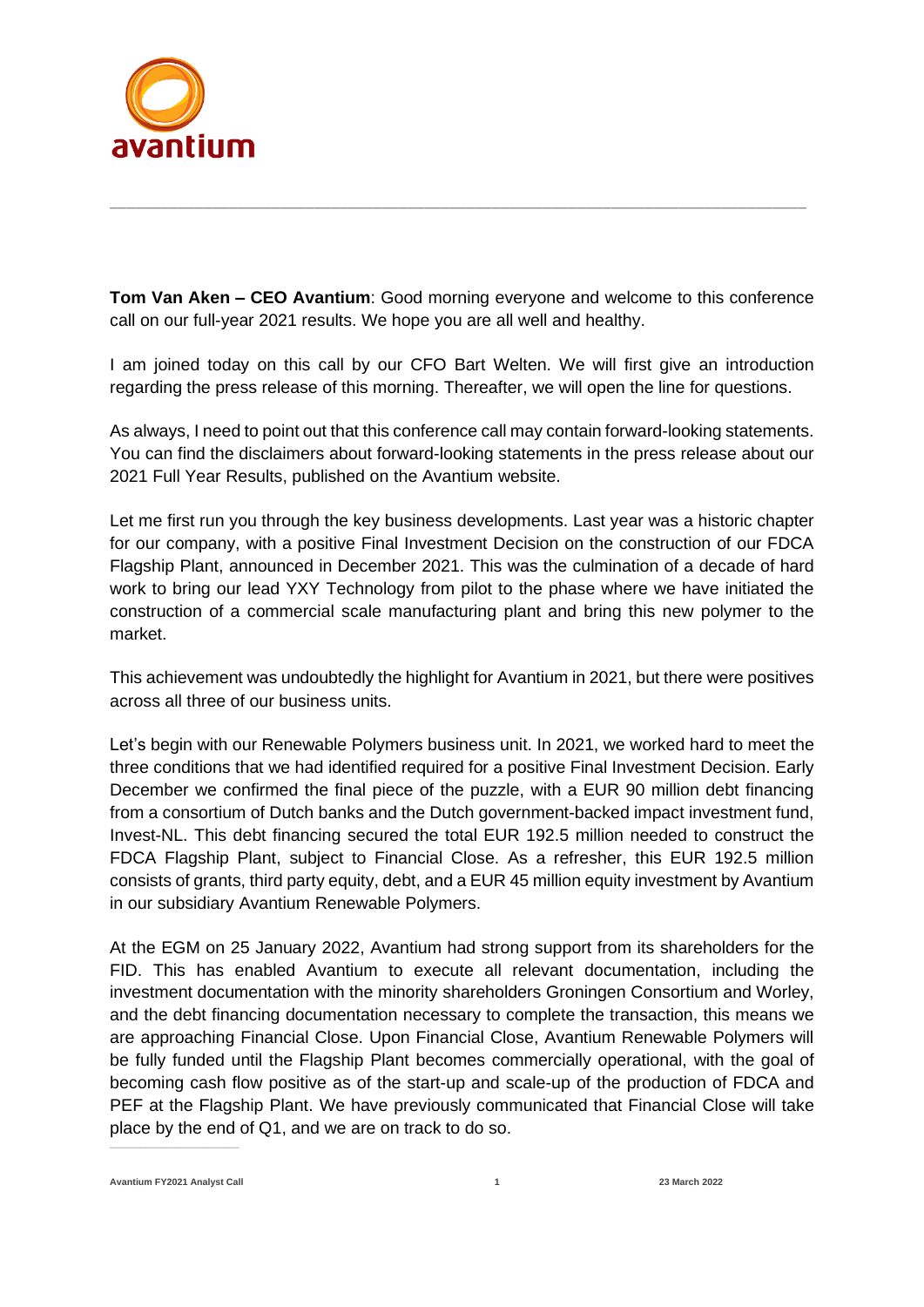

Securing this funding is an important milestone for a disruptive technology company like Avantium. It paves the way for our transition from an R&D to a commercial company. It means that we can start introducing PEF to the market and start exploiting its massive market potential.

\_\_\_\_\_\_\_\_\_\_\_\_\_\_\_\_\_\_\_\_\_\_\_\_\_\_\_\_\_\_\_\_\_\_\_\_\_\_\_\_\_\_\_\_\_\_\_\_\_\_\_\_\_\_\_\_\_\_\_\_\_\_\_\_\_\_\_\_\_\_\_\_\_\_\_\_\_\_\_\_\_\_

Earlier this month, we also announced that world luxury goods leader LVMH Group – Louis Vuitton Moët Hennessy – joined the PEFerence consortium to further develop the potential of PEF as a sustainable packaging solution for LVMH beauty brands. This will enable the commercial introduction of PEF to the cosmetics market. It shows that we are aiming for a diverse range of offtake partners who will use PEF for a variety of applications.

We have a strong pipeline of new potential opportunities for additional offtake agreements with international partners in the market for high-value PEF applications. We are fully committed to convert these opportunities into additional agreements in order to fully sell out the FDCA Flagship Plant prior to start-up.

Now, I am moving to our Renewable Chemistries business unit. I focus on our other lead technology, our Ray Technology for the production of plant-based MEG and plant-based MPG. In 2021, we completed the application validation for our plantMEG™ and plantMPG™ and we also achieved the significant milestone of polymerising Avantium's FDCA with our own plantMEG™ to produce 100% plant-based PEF. This stands as further proof of the functional performance of Avantium's plant-based glycols. We expect that the new partnership with Cosun Beet Company that we also announced in 2021, will help us to accelerate the commercial potential of plantMEG and plantMPG.

Unfortunately, an accident took place in our Ray Technology demonstration plant in 2021. Two colleagues are still recovering, after being exposed to hazardous vapours while carrying out cleaning duties. We halted operations at the plant while we first awaited the results of internal and external investigations and then implemented changes to help avoid such an accident from happening again. We conducted extensive safety assessments and we are now in the process of recommencing operations at the demonstration plant. We have been transparent throughout 2021 about this event and its consequences and kept all relevant internal and external stakeholders up to date. Important to highlight is that we do not expect this will have significant ramifications for the scale-up to commercial manufacturing plants, such as the Flagship plant we plan to build as part of the joint venture with the Cosun Beet Company.

I am now moving to our Catalysis business unit, which was still was hampered in 2021 by the ongoing travel restrictions and site closures caused by Covid. This has prevented our colleagues from Catalysis from installing, maintaining, and upgrading the Flowrence systems

**Avantium FY2021 Analyst Call 2 23 March 2022**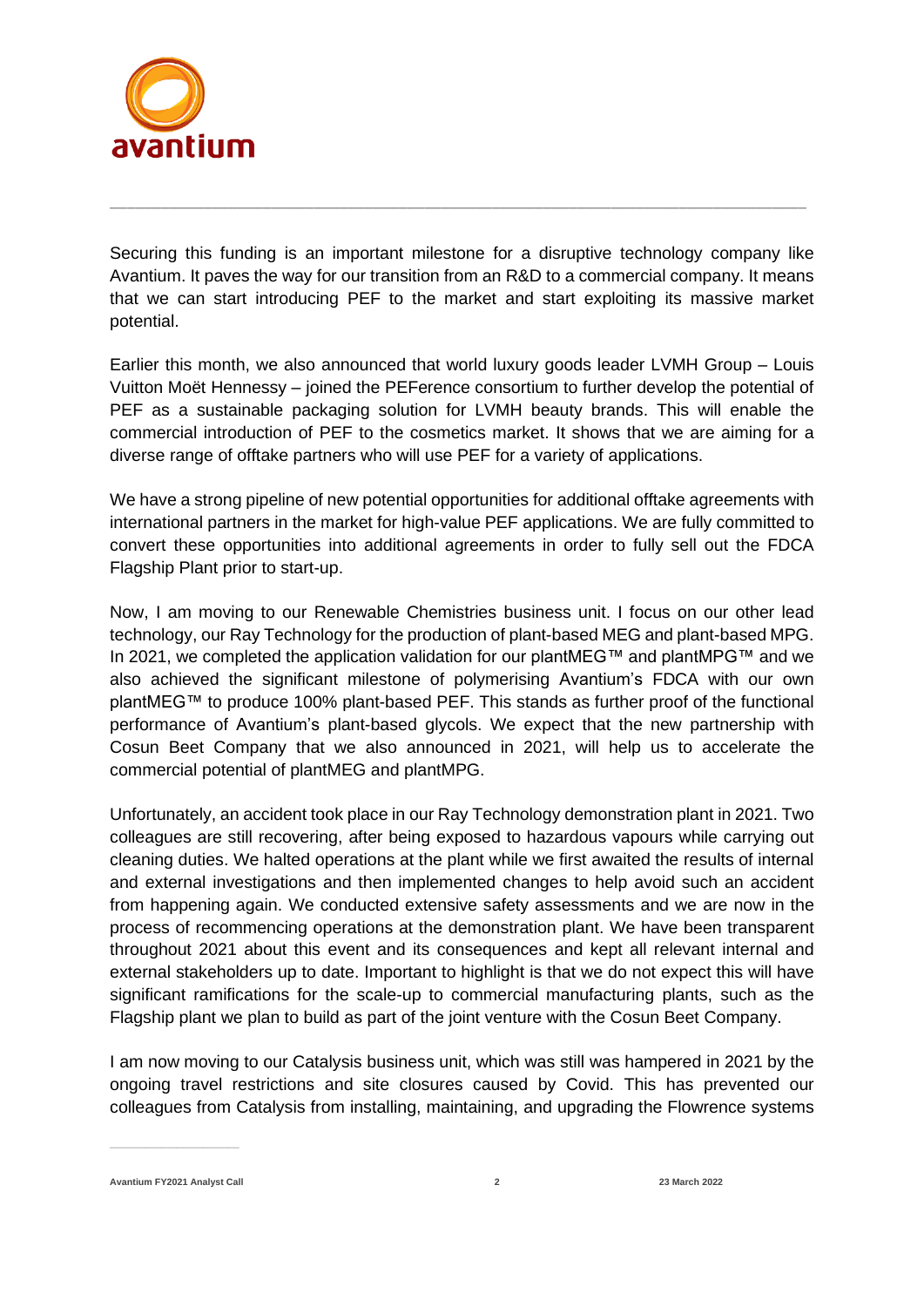

at the sites of customers. In addition, Avantium Catalysis also had to contend with disruption to the supply chains of key (sub)components and microchips. However, our Catalysis business unit managed this without major implications for our operations. Overall, revenue from the Catalysis Systems business in 2021 amounted to EUR 6.8 million. The Avantium Catalysis Services business saw the same level of demand as in 2020, and generated EUR 3.2 million in revenue.

\_\_\_\_\_\_\_\_\_\_\_\_\_\_\_\_\_\_\_\_\_\_\_\_\_\_\_\_\_\_\_\_\_\_\_\_\_\_\_\_\_\_\_\_\_\_\_\_\_\_\_\_\_\_\_\_\_\_\_\_\_\_\_\_\_\_\_\_\_\_\_\_\_\_\_\_\_\_\_\_\_\_

Bart will now run you through the other financial highlights of our annual results.

**Bart Welten – CFO Avantium**: Thank you Tom and hello everyone.

Like last year, Avantium 2021 financial reporting numbers are prepared on a going concern basis. Avantium is dependent on external funding and regularly needs to access new sources of finance. I make reference to the Going Concern disclosure note in the Annual Report for more information.

In 2021 our consolidated revenues showed an increase of 11% to EUR 10.9 million. Despite the challenges caused by continuing travel restrictions during 2021, revenues in all of the Avantium business segments started to show recovery. Other income from government grants showed a decrease of 20% from EUR 8.4 million in 2020 to EUR 6.7 million in 2021, as planned. The lower grant recognition is predominantly in Avantium Renewable Chemistries and is due to income milestones from two major grant programmes being fully recognised in 2020.

At the end of 2021, our cash totalled EUR 34.9 million. The increase in Avantium's cash position is due to the successful capital raise that took place in April 2021, raising EUR 27.8 million – net EUR 26.4 million – through an accelerated bookbuild. On 31 December 2021 Avantium already funded EUR 26.5 million of its subsidiary Avantium Renewable Polymers, as part of the EUR 45 million equity investment we committed to. The remaining outstanding contribution of EUR 18.5 million to Avantium Renewable Polymers will be settled as part of the Financial Close. Net cash outflow – this is the cash flow excluding the capital raise – for the year was EUR 18.1 million negative.

Net loss for the year 2021 amounted to EUR 24.4 million, compared to EUR 22.8 million in 2020. Net operating expenses amounted to EUR 33.7 million in 2021, an increase of EUR 0.5 million compared to 2020. This increase is primarily due to the one-off reversal of an onerous lease provision in 2020, which is related to the use of office space here in Amsterdam.

With this, I would now like to hand over again to Tom for a short statement about our business outlook.

**Avantium FY2021 Analyst Call 3 23 March 2022**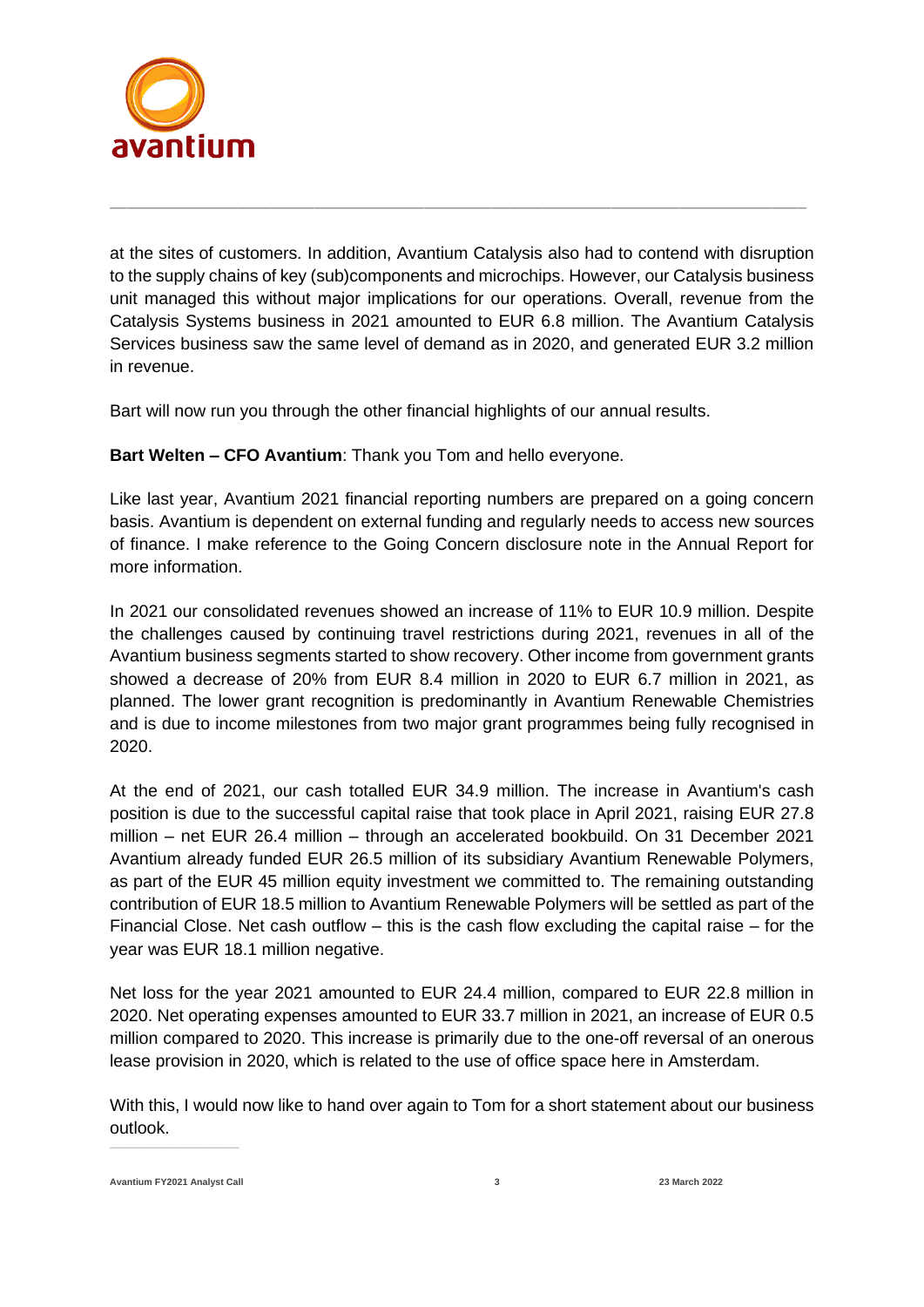

**Tom Van Aken – CEO Avantium**: Thank you, Bart. Global circumstances continue to pose uncertainties for our business and society as a whole. We closely monitor the geopolitical situation and specifically the war in Ukraine and the substantial impact on the global economy and financial markets, as well as concerns about the impact on energy and commodity prices, the inflationary pressure, as well as supply chain disruptions.

\_\_\_\_\_\_\_\_\_\_\_\_\_\_\_\_\_\_\_\_\_\_\_\_\_\_\_\_\_\_\_\_\_\_\_\_\_\_\_\_\_\_\_\_\_\_\_\_\_\_\_\_\_\_\_\_\_\_\_\_\_\_\_\_\_\_\_\_\_\_\_\_\_\_\_\_\_\_\_\_\_\_

Avantium fully complies with the Dutch and European sanctions against Russia, which prevail over contractual rights and obligations. Avantium's commercial exposure to Russia is limited to EUR 0.3 million collection risk in Catalysis related to a system that is already delivered. As the situation in Ukraine remains highly fluid, the ultimate impact on Avantium's business, operations and capital expenditures going forward is still difficult to accurately predict.

The focus of the company in 2022 will be on securing financing. Avantium is exploring multiple options to strengthen its financial position. As you know, Avantium has received a mandate to raise EUR 45 million in equity for further development of Avantium's technologies such as Ray Technology at the EGM held on 25 January 2022. We have appointed a syndicate of banks to manage the capital raise and the process of preparing the capital raise is underway.

That was my statement. I would now like to ask the operator to open the line for questions to Bart or to me.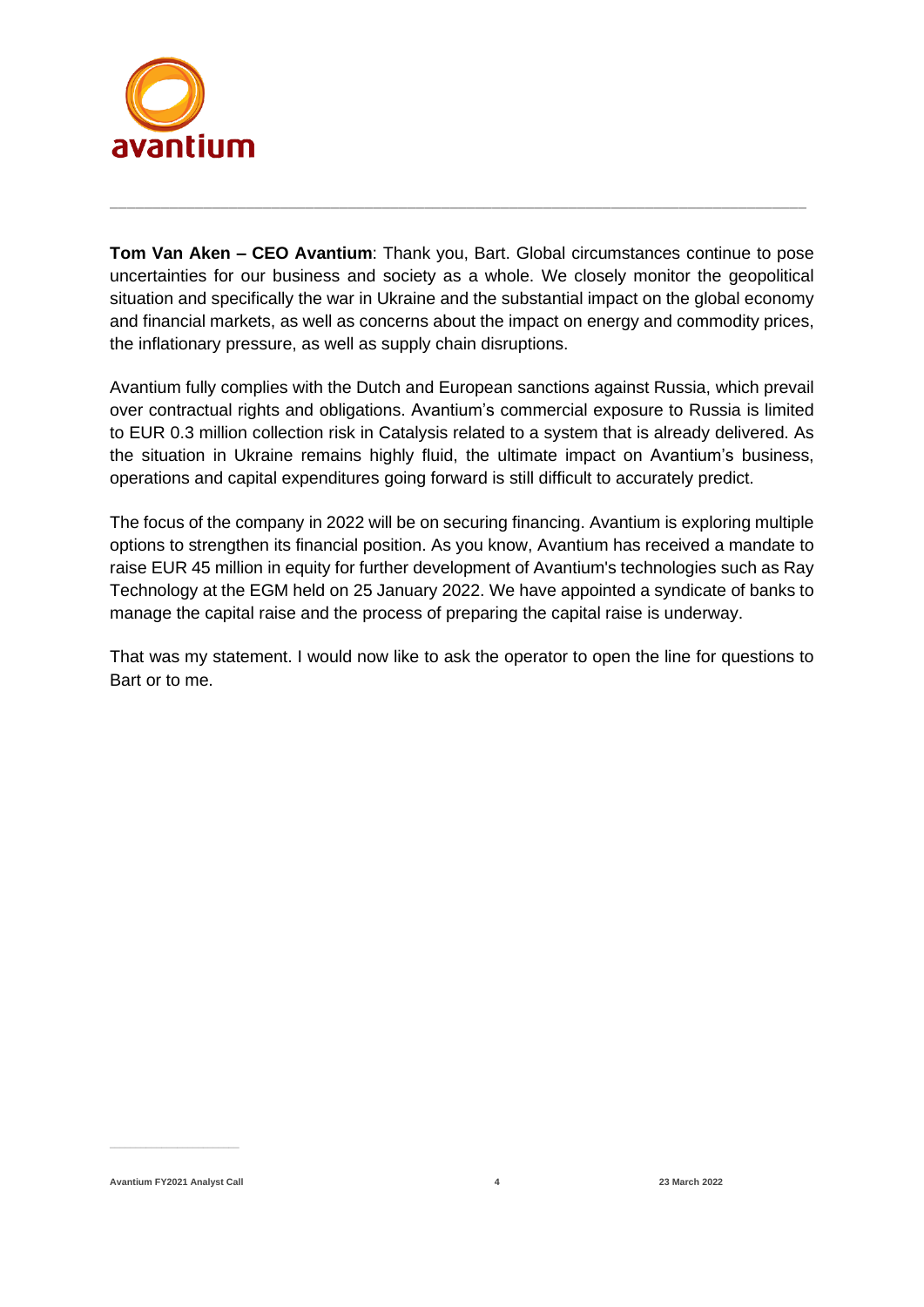

#### **QUESTIONS AND ANSWERS**

#### • **Reginald Watson – ING**

Good morning, Tom and good morning, Bart, just a couple of questions. The LVMHagreement, has it come to you via the PEFerence consortium or is it actually a direct engagement between LVMH and yourselves? That is the first question.

\_\_\_\_\_\_\_\_\_\_\_\_\_\_\_\_\_\_\_\_\_\_\_\_\_\_\_\_\_\_\_\_\_\_\_\_\_\_\_\_\_\_\_\_\_\_\_\_\_\_\_\_\_\_\_\_\_\_\_\_\_\_\_\_\_\_\_\_\_\_\_\_\_\_\_\_\_\_\_\_\_\_

**Tom Van Aken – CEO Avantium**: Good morning, Reg, they are part of the PEFerence consortium but they are clearly directly dealing with us in terms of working on PEF-applications but of course, the funding is part of it. This work is partly subsidised by the EU and that money is actually flowing from the PEFerence consortium. They are part of the consortium and we are working with them directly on things like application development for beauty applications.

**Reginald Watson – ING**: Okay, thank you. The press release mentions 'packaging' but is this packaging simply so that LVMH can say that they are using green packaging or are there technical applications where the LVMH product is using the technical benefits of PEF rather than just a sort of carrier?

**Tom Van Aken – CEO Avantium**: I cannot comment to this, Reg. It is not up to me to make a statement about that right now, because I would gravely insult our new partner if I would mention that they are doing this to only green their products. I think they are also looking at technical benefits but it is too early for me to make specific comments on this.

**Reginald Watson – ING**: Okay, thank you. And then, the EUR 45 million of equity. You have the approval now. By my calculations, given the amount of cash you need to put into RNP and also the cash benefit for the rest of the business you pretty much this year to raise the EUR 45 million. Given the current market conditions – who knows what is going to happen this year? – do you have dispensation from the banks to draw down the additional financing they have committed to keep things going or do you have to get the EUR 45 million away before the 90 is released?

**Bart Welten – CFO Avantium**: Good morning, Reg. Let me start by confirming what you say, our EUR 34.9 million, we still have to fulfil the full equity contribution to Renewable Polymers and that does not leave us with a cash rate for more than one year. I think that is also part of our going concern disclosure note. But that is for the scope of Avantium excluding Renewable

**Avantium FY2021 Analyst Call 5 23 March 2022**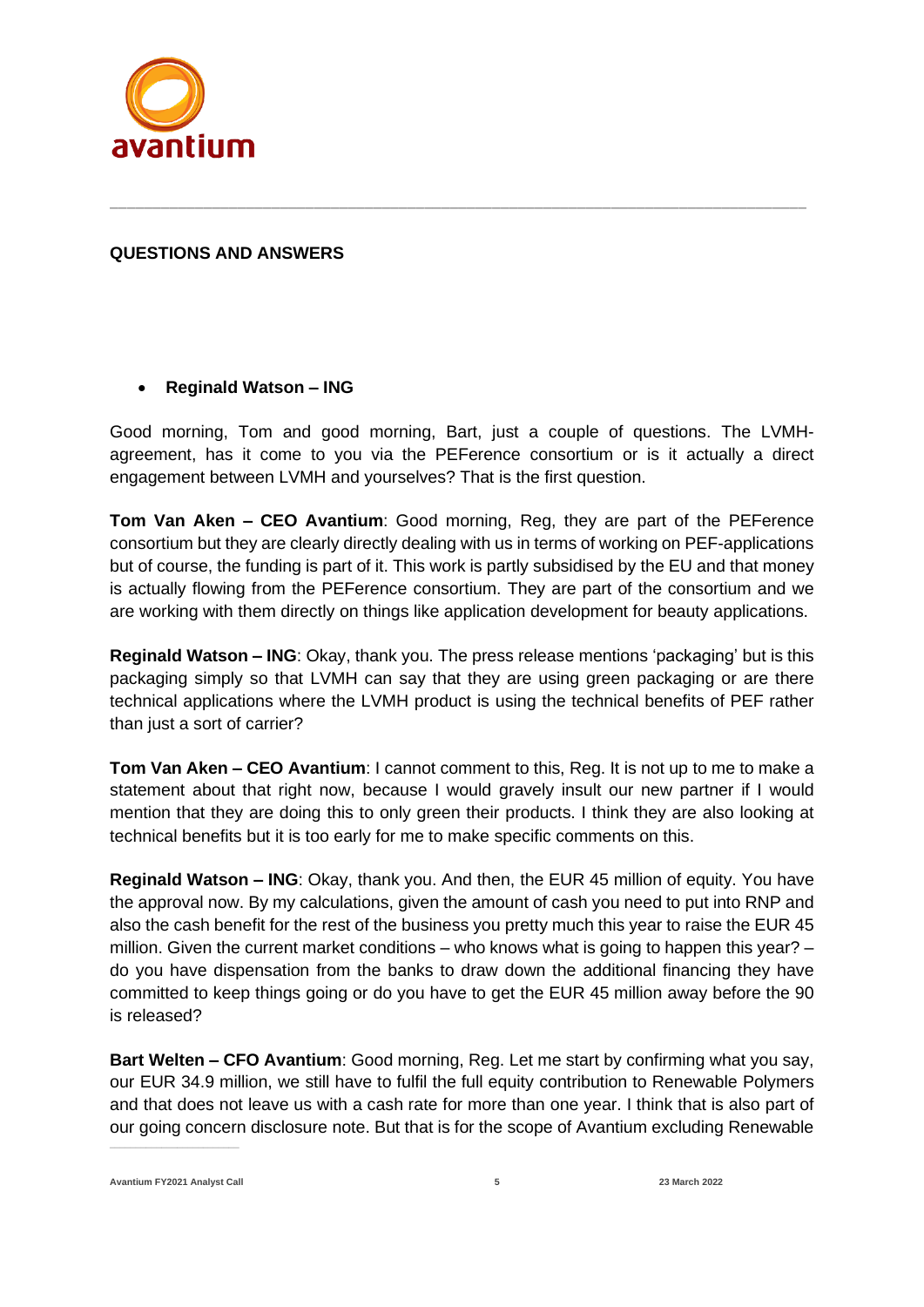

Polymers. We still have a fully-funded business plan in Renewable Polymers. Your question is whether we can draw on that facility as we speak. In the past, we have indicated that we will only draw that once we have used all the cash that is in Renewable Polymers, so we expect that to happen at the end of 2022. At that moment, of course we are looking to secure the EUR 45 million equity in Avantium NV, because that will provide the cash for all our other businesses, with Renewable Polymers already being fully funded. We look forward to making that a successful equity raise.

\_\_\_\_\_\_\_\_\_\_\_\_\_\_\_\_\_\_\_\_\_\_\_\_\_\_\_\_\_\_\_\_\_\_\_\_\_\_\_\_\_\_\_\_\_\_\_\_\_\_\_\_\_\_\_\_\_\_\_\_\_\_\_\_\_\_\_\_\_\_\_\_\_\_\_\_\_\_\_\_\_\_

**Reginald Watson – ING**: Okay. And then just whilst I got you here, Bart, the cash burn for the prior year, the EUR 18 million to EUR 20 million guidance included Renewable Polymers, I presume Renewable Polymers is now outside the scope of the cash burn. So, what is your cash burn excluding Renewable Polymers going to be this year?

**Bart Welten – CFO Avantium**: We indicate that also in the going concern note but that is about EUR 12 million, excluding Renewable Polymers. Of course, that only starts as of the financial close.

**Reginald Watson – ING**: Yes, okay. A final question, probably for Tom. The press release mentions a lot of new patents that have been applied for and mentions various patent families. Is there anything of particular significance in those patents?

**Tom Van Aken – CEO Avantium**: That is a tough question to answer, Reg, because we do not want to point any competitors to patents that we find stronger than the other but I think, across the board, we are continuing to file patent applications to protect our lead position. Of course, in FDCA and PEF we have a very strong lead. It is well recognised in the industry that we are the leader and the benefit of being the leader and being the first is that there are many things that we can still file patents on. We have a strategy to do that in stages and to not do everything at once. In Ray, this is somewhat different because this is a more competitive environment. There, it is not only about filing new patents but also about challenging patents of others and our patents being challenged by others. That is currently the phase we are in with the Ray Technology. Of course, we continue to file new patents in Volta as well as in our Corp Tech, let's say the new polyesters that we are working on. That is earlier stage but that is of course also defended by filing new patents to make sure that we establish a competitive lead over other players in this space.

**Reginald Watson – ING**: That is very helpful. Thanks a lot, Tom!

**Avantium FY2021 Analyst Call 6 23 March 2022**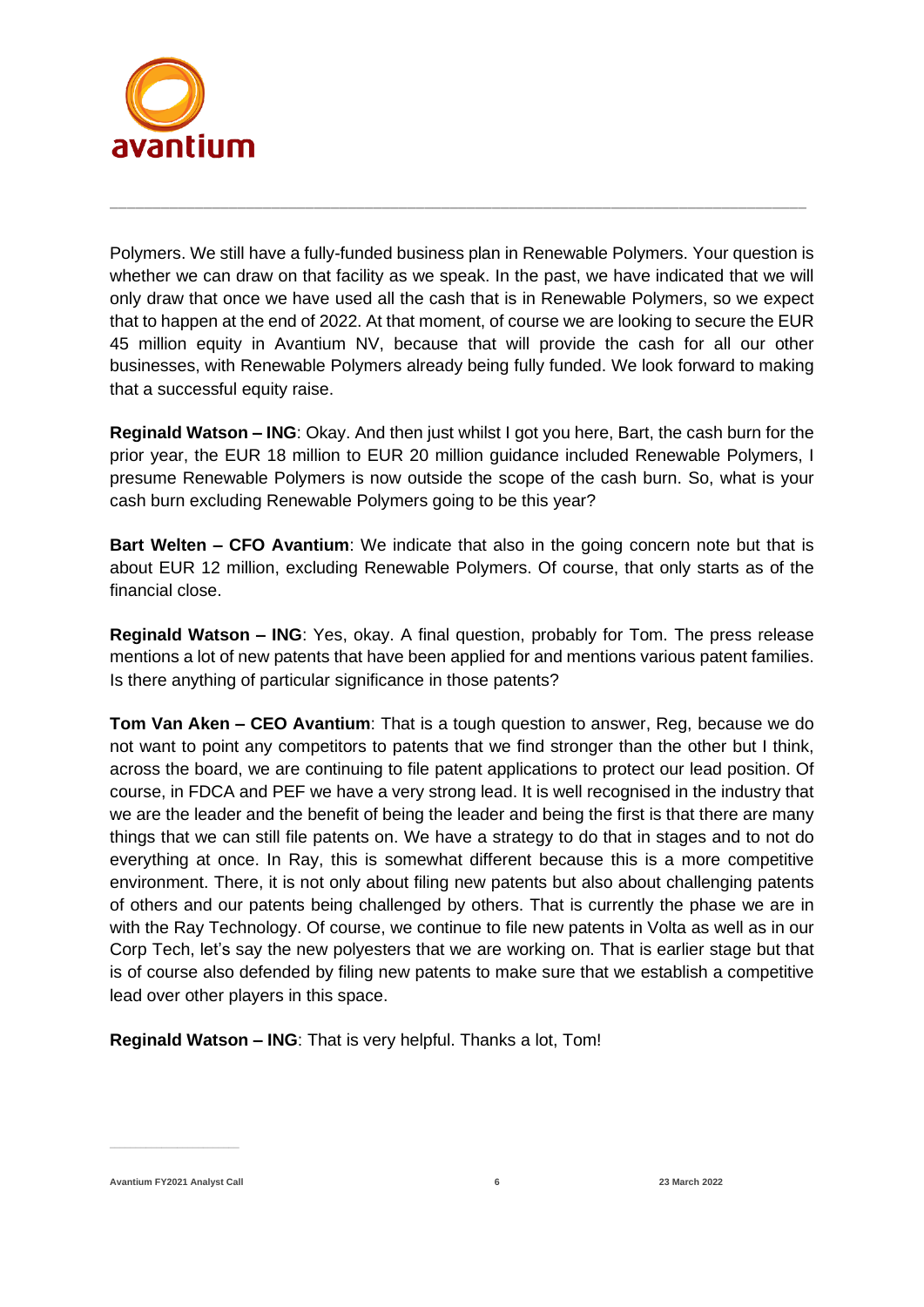

### • **Wim Hoste – KBC Securities**

Good morning. Congratulations on the results. I have a couple of questions. Maybe first, do you have visibility on grants income in 2022 or are there certain milestones you expect to reach that would give you visibility on certain amounts?

\_\_\_\_\_\_\_\_\_\_\_\_\_\_\_\_\_\_\_\_\_\_\_\_\_\_\_\_\_\_\_\_\_\_\_\_\_\_\_\_\_\_\_\_\_\_\_\_\_\_\_\_\_\_\_\_\_\_\_\_\_\_\_\_\_\_\_\_\_\_\_\_\_\_\_\_\_\_\_\_\_\_

**Bart Welten – CFO Avantium**: Let me try to answer that, Wim. We are not commenting on individual grants but of course in the indication of our cash spending that I just answered to Reg, we have of course included the grants. I would also like to say that in Renewable Polymers we also have secured certain grants as part of the total funding plan that we get out of Groningen and that you might have seen. We are continuously scouting and applying for new grant programs. We are very successful in that and we continue doing so.

**Wim Hoste – KBC Securities**: And then in terms of the construction of the FDCA Flagship Plant. The Capex required; can you maybe offer a bit of a split? How much of that will be spent in 2022 and how much in 2023? It is 50-50, is it more skewed to 2023, any thoughts on that?

**Bart Welten – CFO Avantium**: Let me also try to answer this one. What you normally see in Capex projects is that it starts slow and then, indeed, there is an acceleration of cash-out towards the end of building it, because the beginning of the project there is still a lot with detailed engineering and ordering and not so much with spending. So, a majority of it will flow in the second half of the Capex-period and we expect that we will have a first draw on our bank facilities at the end of this year.

**Wim Hoste – KBC Securities**: Okay. Then a last question from me is on the Ray Technology. The results are in the press release and the reference that you are looking to have a commercial plant operational in 2026 together with Cosun. Can you maybe outline a little bit the concrete steps that will follow, between now and 2026, the sequence and what are the milestones that we should be looking for in the next few years towards that first commercial plant?

**Tom Van Aken – CEO Avantium**: Let me answer that question, Wim. There is a major milestone on the way to 2026 and that is the Final Investment Decision. That is somewhat similar to the FDCA-process that we have gone through over the past few years. That Final Investment Decision is foreseen in 2024 and what we need to do in between in order to make a positive investment decision together with the Cosun Beet Company is three things. First of all, we need to complete the engineering of the plant. That is actually something that we have initiated last year but that will continue in 2022 and 2023. There are various phases to this. We will first have the PDP-phase, the Process Design Package phase, followed by the FEED,

**Avantium FY2021 Analyst Call 7 23 March 2022**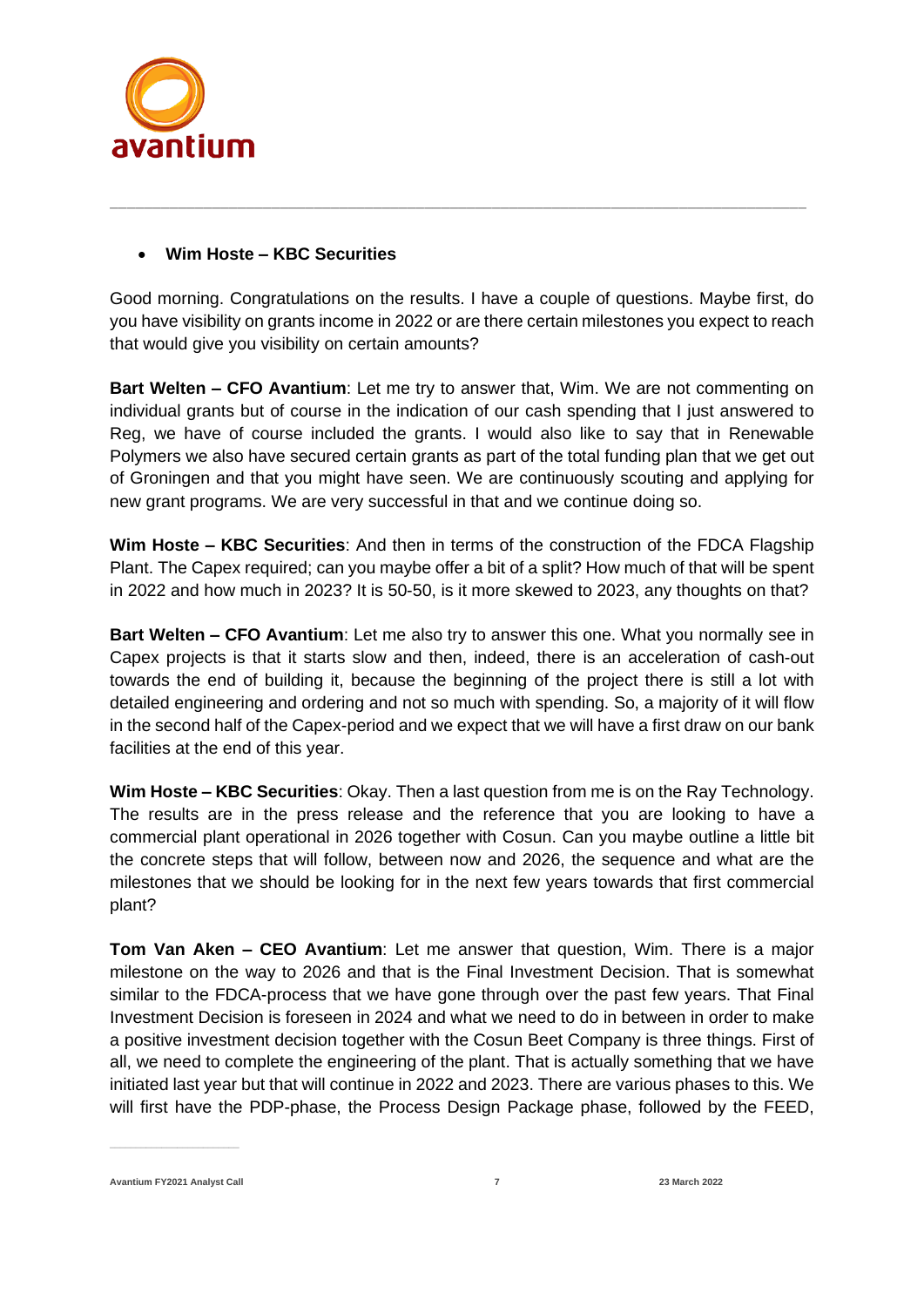

which is the Front End Engineering and Design. Those are the typical phases for engineering, so that will happen this year and next year. That is, by the way, including site selection. At a certain moment we will come back to the market indicating where we intend to build that plant. Of course, that is connected to utilities and infrastructure but it is also related to local incentives that we plan to attract. Next to the engineering and site selection, we have of course commercial offtake contracts. We are currently already in the market talking to partners about offtake agreements for PlantMEG and PlantMPG out of this Flagship facility. We are doing that together with the Cosun Beet Company, so we expect by 2024 to have secured a substantial volume of offtake in order to have the commercial basis for such a plant. The third element is financing. We have been clear, when we announced the joint venture, that the lion share of the equity contribution will come from CBC but clearly, by that time we also want to have secured the potential grants. Of course, that is something we are already working on, but also debt financing and of course the final part will then be the equity contribution of both Cosun Beet Company and Avantium. That is all coming to a climax in 2024 and that will then be followed by two years of construction and subsequentially commissioning and start-up. That start-up is foreseen in 2026.

\_\_\_\_\_\_\_\_\_\_\_\_\_\_\_\_\_\_\_\_\_\_\_\_\_\_\_\_\_\_\_\_\_\_\_\_\_\_\_\_\_\_\_\_\_\_\_\_\_\_\_\_\_\_\_\_\_\_\_\_\_\_\_\_\_\_\_\_\_\_\_\_\_\_\_\_\_\_\_\_\_\_

**Wim Hoste – KBC Securities**: That is very clear. Those were my questions. Thank you very much.

# • **Paul De Froment – Bryan Garnier**

Good morning. I have one simple question. I saw that you mentioned in the press release that there is a strong pipeline for additional offtake agreements with international partners. Could you give more colour on that?

**Tom Van Aken – CEO Avantium**: Good morning, Paul. Yes, the company is working hard at additional offtake commitments for the Flagship Plant. We have now sold over 50% and we expect that we fully sold out the plant before it actually starts up. That means that we have a very strong pipeline of these offtake commitments. It is always a bit difficult to exactly time when partners are signing up, but we are very much in agreement with you that these offtake commitments when they come in they will be publicly announced. Of course, that will have a very strong impact on the news flow of the company over the coming time. That is progressing well but, as I said, sometimes it is hard to time. Also for me it is very difficult to accurately predict when offtake commitments are signed and announced. Some of these people have big communication departments and they really also want to have a say in how this is being communicated to the market. In that sense, the pipeline is rich and we are confident that we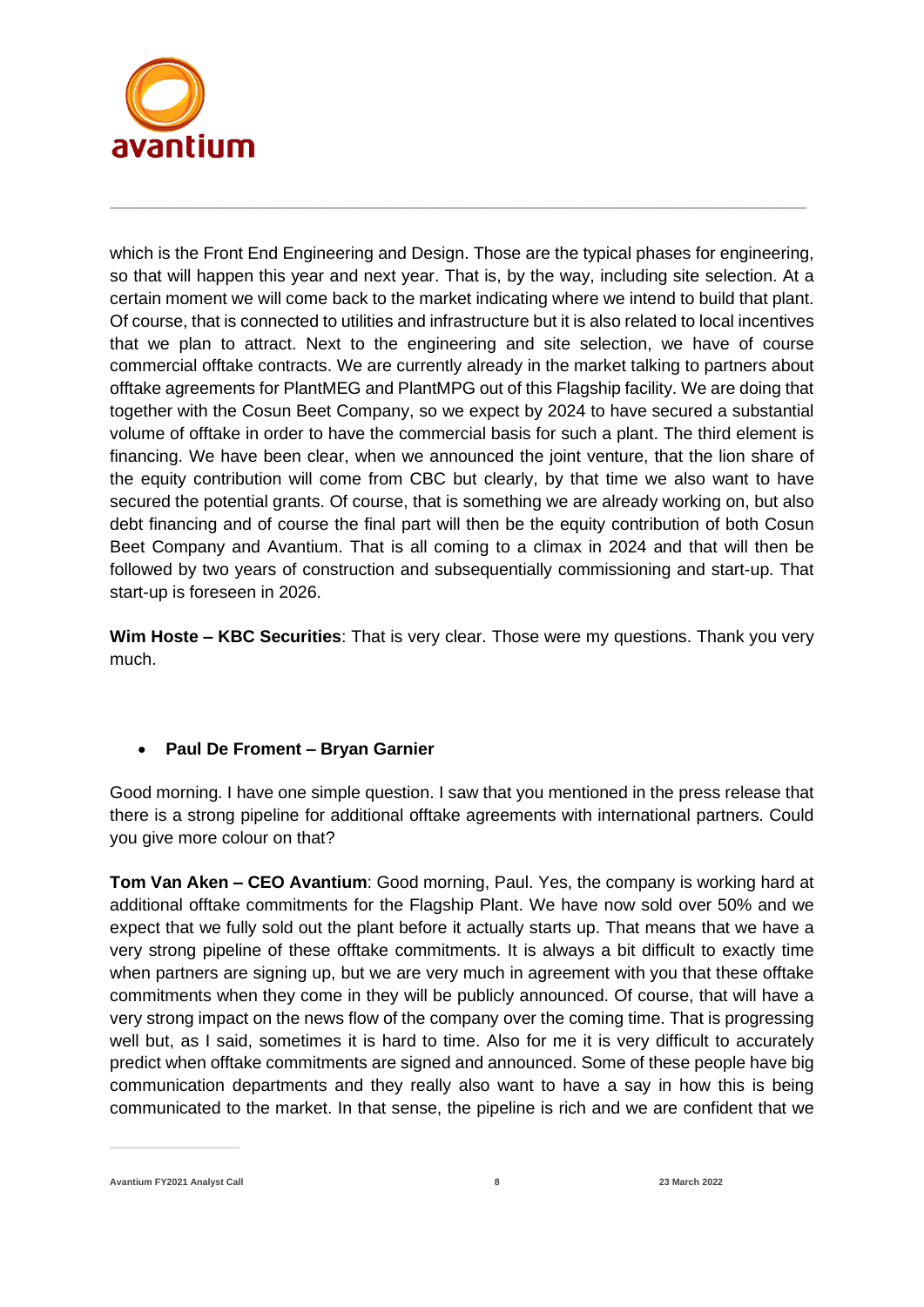

will be able to sell. In addition to that, I would like to highlight that we are looking expand the applications of PEF out of the Flagship Plant, so right now we are very much selling into the packaging for beverages and film packaging. The LVMH-collaboration of course adds beauty and cosmetic products but it would be very nice if Avantium can also make announcements in other application areas. Ultimately, the Flagship Plant is not only to generate revenue but most importantly it is to seed the market for our licensing business and that is why we would like to cover a field as wide as possible out of our Flagship facility.

\_\_\_\_\_\_\_\_\_\_\_\_\_\_\_\_\_\_\_\_\_\_\_\_\_\_\_\_\_\_\_\_\_\_\_\_\_\_\_\_\_\_\_\_\_\_\_\_\_\_\_\_\_\_\_\_\_\_\_\_\_\_\_\_\_\_\_\_\_\_\_\_\_\_\_\_\_\_\_\_\_\_

**Paul De Froment – Bryan Garnier**: Thank you.

### • **Priyanka Patel – Berenberg**

Hi, just a few questions from me. Firstly, what do you expect operating costs to look like in FY 2022 for Catalysis and Renewable Chemistries?

Secondly, you expect the plant to be operational by 2024. Is there anything that could delay there?

**Tom Van Aken – CEO Avantium**: Good morning, Priya. If I understand your first question well, it was about the operating cost in Catalysis and Renewable Chemistries for 2022. Is that correct?

#### **Priyanka Patel – Berenberg**: Yes.

**Bart Welten – CFO Avantium**: Let me try to answer that one. In our annual report we show that the total operating cost of the full company were EUR 33 million, in that order of magnitude. If you would take out the cost of Renewable Polymers, you would be in the mid 20 million of costs.

**Tom Van Aken – CEO Avantium**: Your second question was with regard to the start-up of the RNP Flagship Plant. We are currently still on track to have the chemical completion in Q4, 2023 and therefore, we plan to commission the start-up early 2024. You asked if that could be delayed by something; we are closely monitoring it, in particular if you look at some of the supply chains that are currently disrupted due to the war in Ukraine, so there could of course be an impact on specific parts of the plants that are coming from other sites of the world. But we are monitoring that very closely. We have an organisation in place that together with Worley is continuously looking at the risk matrix and at the supply chains. We have this organisation with Worley in place to make sure that even if there are certain delays of certain parts that we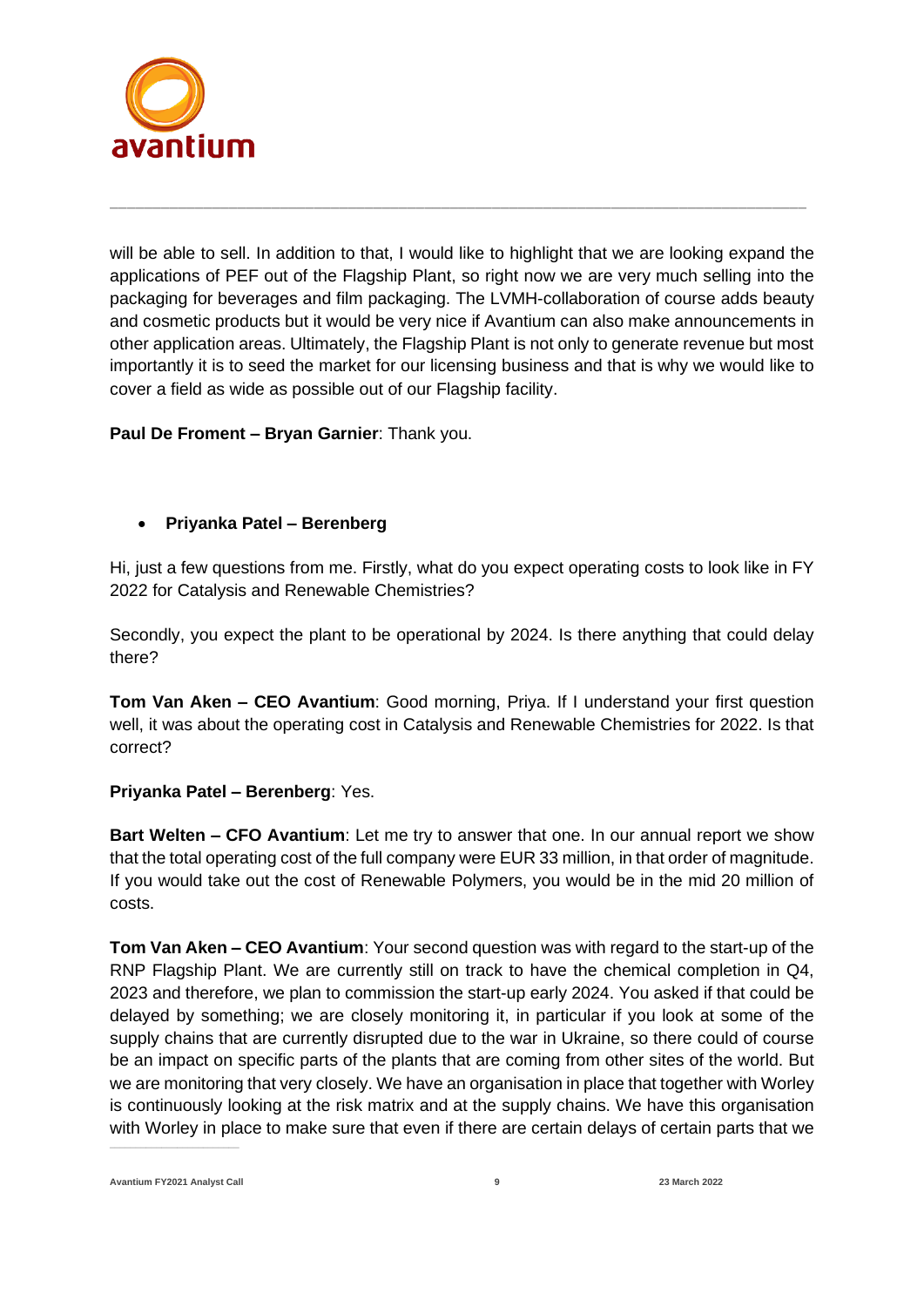

can accommodate that within the timetable that we have for mechanical completion in Q4, 2023. So, I want to be very clear that right now we are still on track but of course it is something that we monitor very closely.

\_\_\_\_\_\_\_\_\_\_\_\_\_\_\_\_\_\_\_\_\_\_\_\_\_\_\_\_\_\_\_\_\_\_\_\_\_\_\_\_\_\_\_\_\_\_\_\_\_\_\_\_\_\_\_\_\_\_\_\_\_\_\_\_\_\_\_\_\_\_\_\_\_\_\_\_\_\_\_\_\_\_

**Priyanka Patel – Berenberg**: Thank you.

# • **Leopoldo Palazzi – ABN AMRO**

Thank you for all the information you provided, it is all very clear. Just a final question on my end regarding Catalysis. You mentioned ongoing travel restrictions and site closures, how is that developing over the past few months? Has that improved? I am quite surprised to still see such a cautious statement. What do you expect for 2022?

**Bart Welten – CFO Avantium**: Let me try to answer that question, Leopoldo. The flavour you gave to your question is right; we are still cautious. At the same time, we also see that there is some relief in the world happening on travel restrictions. Of course, we look very much at the Asian region because that is very important also for Catalysis and their installations. That region has been more in lockdown than the Western world but we also see improvements there. Of course, that is all tied into our budget. Next to COVID, the importance is in the petrochemical industry to do these kinds of projects with these high prices and where we can sell our systems in research organisations. So, we see the trend of improving Covid restrictions and we also feel the tailwind of the business behind our customers.

**Tom Van Aken – CEO Avantium**: And if I can add, it is somewhere hidden in a big annual report but we are also reporting that last year, we completed the first installation of a Flowrence system online, so without actually visiting the customer. So, in order to deal with these travel restrictions due to the pandemic, we are trying new ways such as virtual installations. Of course, we will continue to explore these in 2022 to de-risk the installation part from the ability to travel.

**Leopoldo Palazzi – ABN AMRO**: Great. Thank you very much.

**Tom Van Aken – CEO Avantium**: As there are no more questions, thank you all for participating in the call this morning. We hope that we have been able to give you a good update on the achievements in 2021. I think we are in a very exciting phase of the company in terms of the project. We are planning our ground-breaking ceremony in April. We are

**Avantium FY2021 Analyst Call 10 23 March 2022**